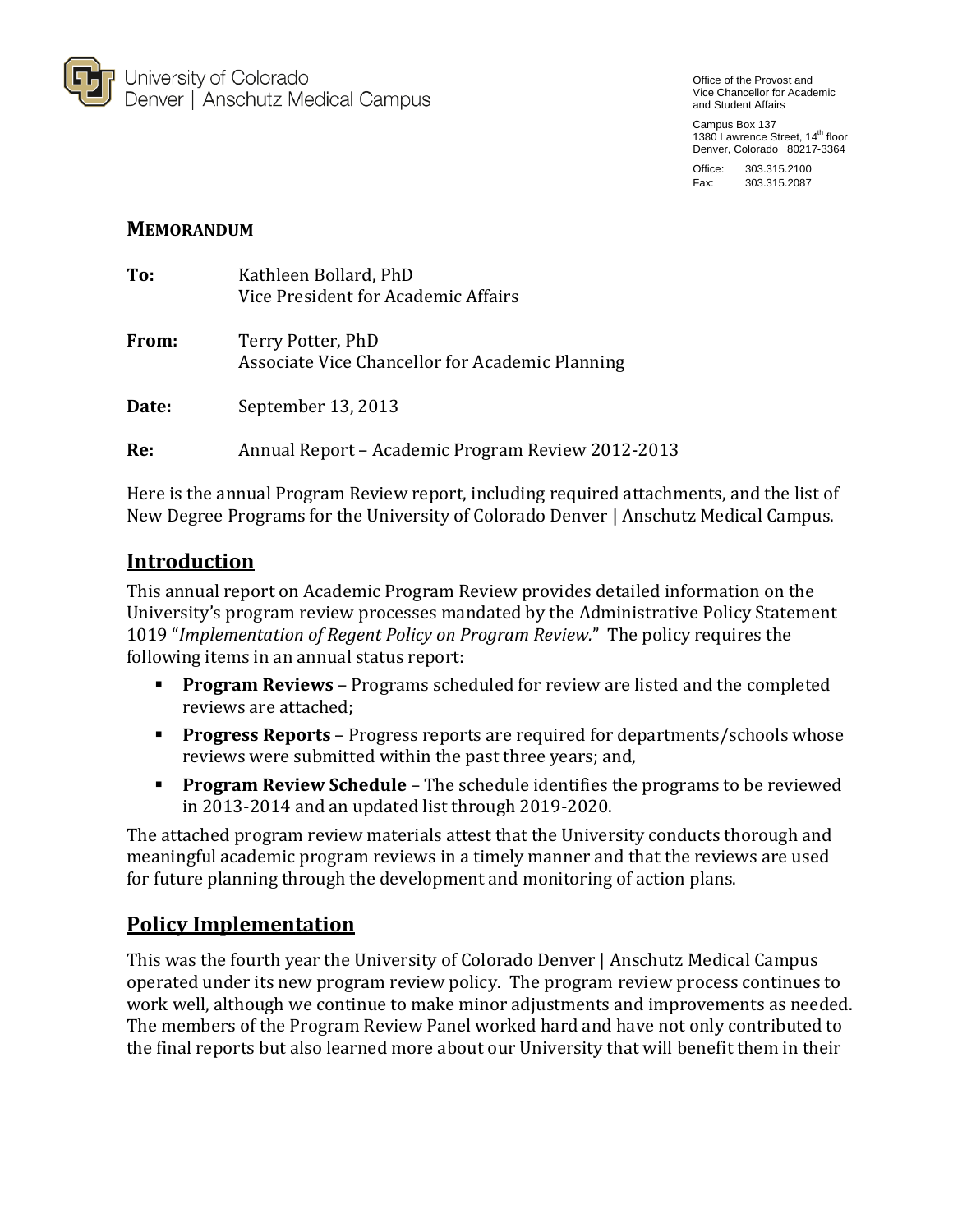home departments, as well as facilitate communication and collaboration across the University. We remain committed to the program review process which seeks to strengthen the University's educational, research, and service activities.

# **Program Review Reports 2012-2013**

Colorado School of Public Health Biostatistics and Informatics – attached Epidemiology – attached

Graduate School Clinical Science PhD and MSCS – attached

School of Education and Human Development – attached

School of Medicine Biochemistry and Molecular Genetics – attached Family Medicine – attached Otolaryngology – attached Pharmacology – attached

Center for Global Health – attached

CU Cardiovascular Institute – attached

Health Sciences Library – attached

# **Progress Reports 2013**

Departments and units that are reviewed formulate action plans and are required to submit progress reports for the next three years following the review. Copies of the progress reports for the following are attached, unless noted otherwise.

College of Nursing Graduate School Neuroscience PhD School of Dental Medicine School of Medicine Anesthesiology Cell and Developmental Biology Dermatology Immunology Neurology Obstetrics and Gynecology Ophthalmology Pathology Physical Medicine and Rehabilitation Psychiatry Radiation Oncology Radiology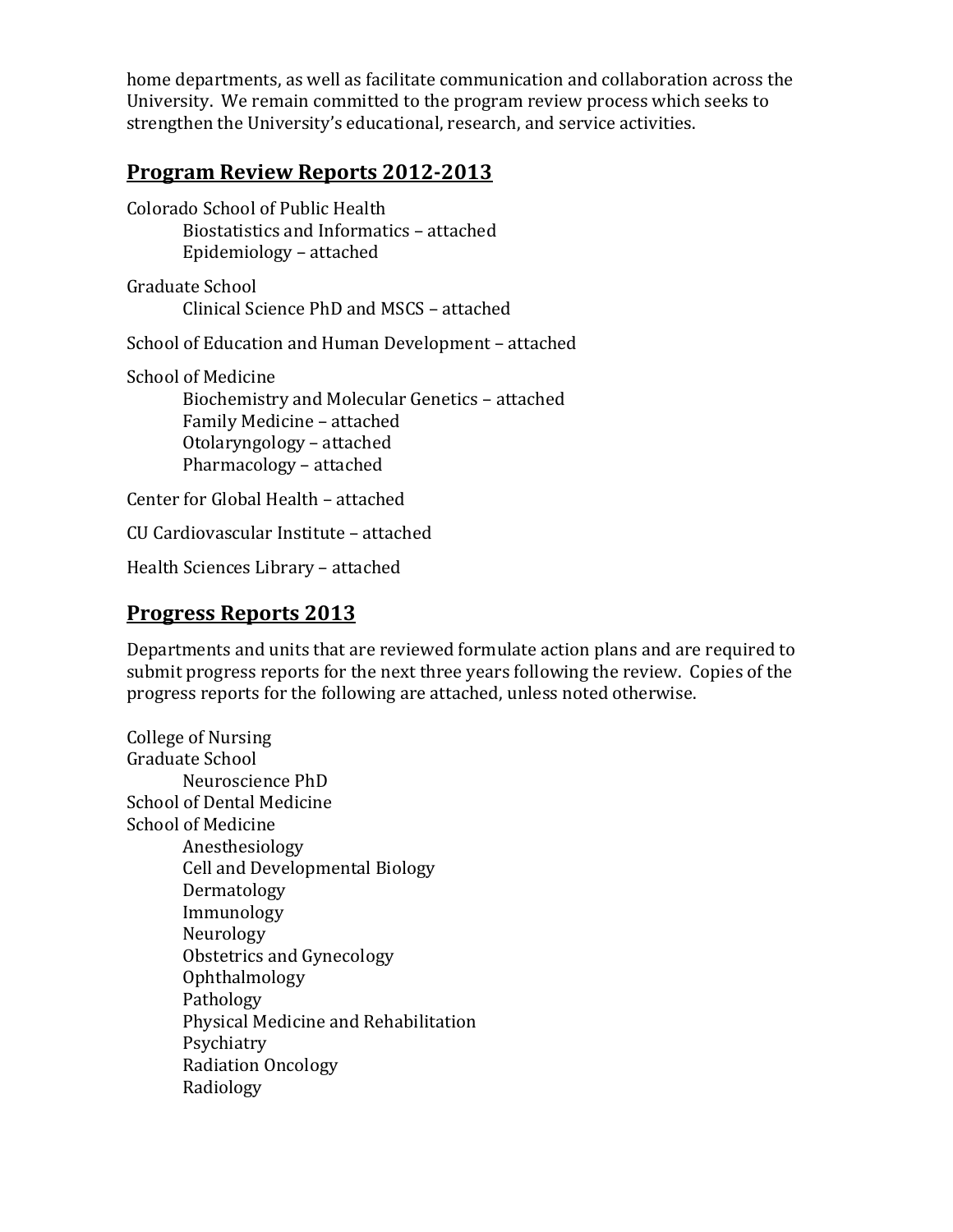School of Public Affairs Skaggs School of Pharmacy Auraria Library Colorado AHEC System – There is currently no faculty appointed who is able to complete a progress report at this time. AHEC has requested a one-year extension.

# **Program Review Schedule for 2013-2014**

The Schedule of Program Reviews includes a complete listing of upcoming reviews for all programs, including those being reviewed in 2013-2014. Most of the University's centers, institutes, and graduate programs are reviewed as part of the review of their "home" unit or as a formal grant renewal review, however some of these programs undergo independent review. In 2009 we added interdisciplinary graduate programs and a number of centers that span traditional departmental or organizational lines to the program review schedule. By adding independent reviews for those programs that span across organizations, we have a more thorough assessment of all of the University's academic endeavors.

Programs scheduled for review in 2013-2014 are as follows:

- o College of Arts and Media
- o College of Engineering and Applied Science
- o Anthropology (College of Liberal Arts and Sciences)
- o Economics (College of Liberal Arts and Sciences)
- o Ethnic Studies (College of Liberal Arts and Sciences)
- o Health and Behavioral Sciences (College of Liberal Arts and Sciences)
- o Community and Behavioral Health (Colorado School of Public Health)
- o Cell Biology, Stem Cells, and Development PhD (Graduate School)
- o Computational Bioscience PhD (Graduate School)
- o Human Medical Genetics PhD (Graduate School)
- o Medicine (School of Medicine)
- o Orthopedics (School of Medicine)
- o Pediatrics (School of Medicine)
- o Center for American Indian Alaska Native Health (CAIANH)
- o Center for Public Health Practice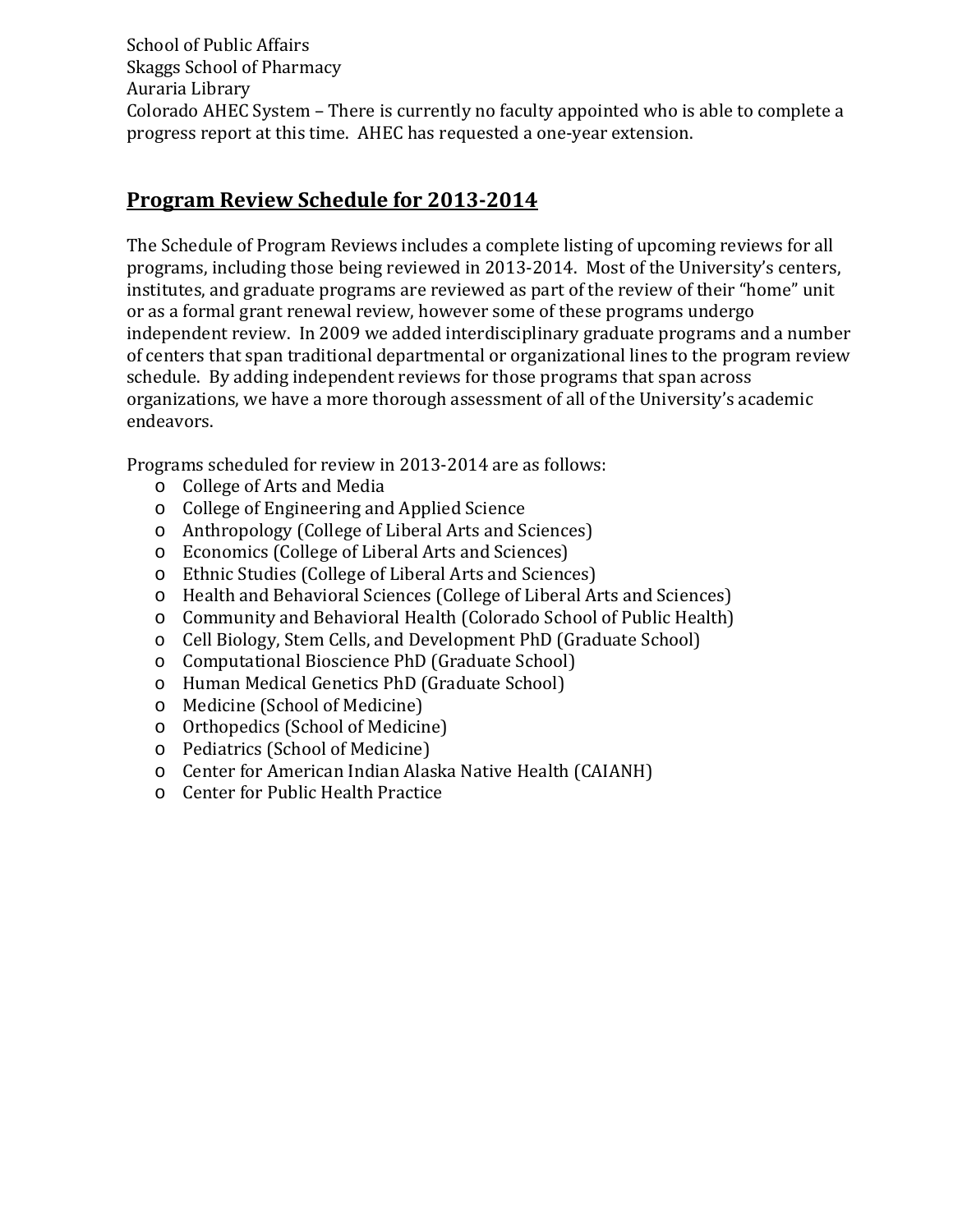#### Attachments:

- 1. List of New Programs or Discontinuances
- 2. Schedule of Upcoming Academic Program Reviews
- 3. Academic Program Review Reports Completed in 2012-2013
	- a. Colorado School of Public Health Biostatistics and Informatics
	- Epidemiology
	- b. Graduate School
		- Clinical Science PhD and MSCS
	- c. School of Education and Human Development
	- d. School of Medicine
		- Biochemistry and Molecular Genetics Family Medicine Otolaryngology
			- Pharmacology
	- e. Center for Global Health
	- f. CU Cardiovascular Institute
	- g. Health Sciences Library
- 4. Academic Program Review Progress Reports
	- a. College of Nursing
		- b. Graduate School
			- Neuroscience PhD
		- c. School of Dental Medicine
		- d. School of Medicine
			- Anesthesiology Cell and Developmental Biology Dermatology Immunology Neurology Obstetrics and Gynecology Ophthalmology Pathology Physical Medicine and Rehabilitation
			- Psychiatry
			- Radiation Oncology
			- Radiology
		- e. School of Public Affairs
		- f. Skaggs School of Pharmacy
		- g. Auraria Library
		- h. Centers
			- Colorado AHEC System Not attached

CC with all Attachments:

Chancellor Donald M. Elliman, Jr. Vice President for Health Affairs and Executive Vice Chancellor for the Anschutz Medical Campus Lilly Marks Provost Roderick Nairn

CC with Attachments 1 and 2:

Dean Ralph Altiere **Dean Rebecca Kantor**<br>Dean Sueann Ambron **Dean Dean Denise Kasseba** Interim Dean Laura Argys Dean Richard Krugen Mark Gelernter Dean Barry Shur Dean Mark Gelernter<br>Dean David Goff, Jr. Interim Dean Laura Goodwin<br>Dean Marc Ingber

Dean Denise Kassebaum<br>Dean Richard Krugman Assistant Vice Chancellor Christine Stroup-Benham<br>Dean Paul Teske Dean Sarah Thompson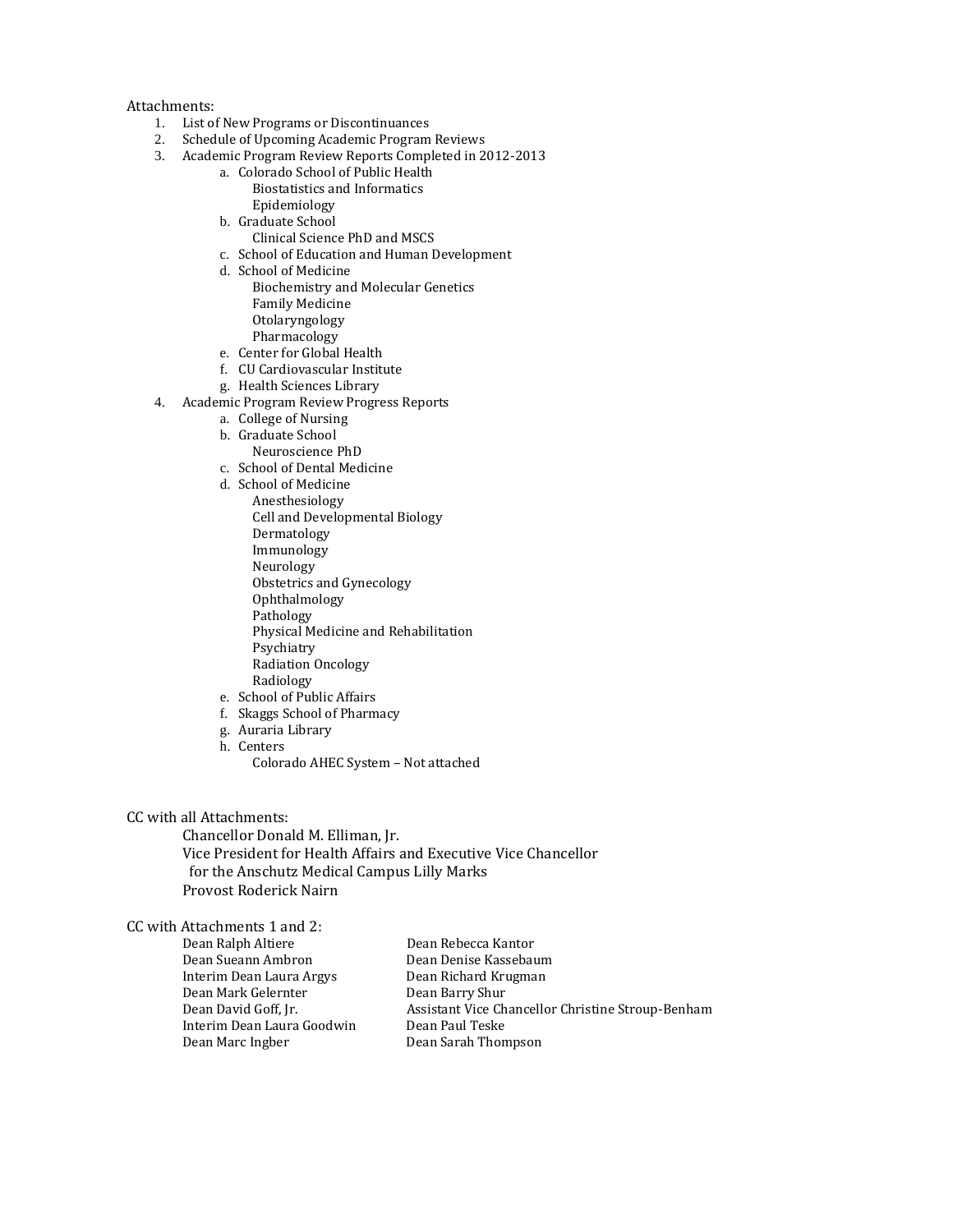

# **NEW DEGREE PROGRAMS, RESTRUCTURING, DEVELOPING OR PROGRAM ELIMINATIONS FOR 2013 AND BEYOND**

### **New Program Proposals Planned for Approval in 2013-14**

*Already presented to Board of Regents:*

None

*Planned presentation to Board of Regents:*

Doctor of Psychology PsyD Geography and Applied Geospatial Science MA Taxation MS

### **New Program Proposals 2014-15 and Beyond**

Biotechnology MS Communications PhD Occupational Health MS Occupational Health PhD Public Service BA Visualization Media MFA

### **Degree Program Transfers**

None at this time

### **Degree Program Eliminations**

None at this time